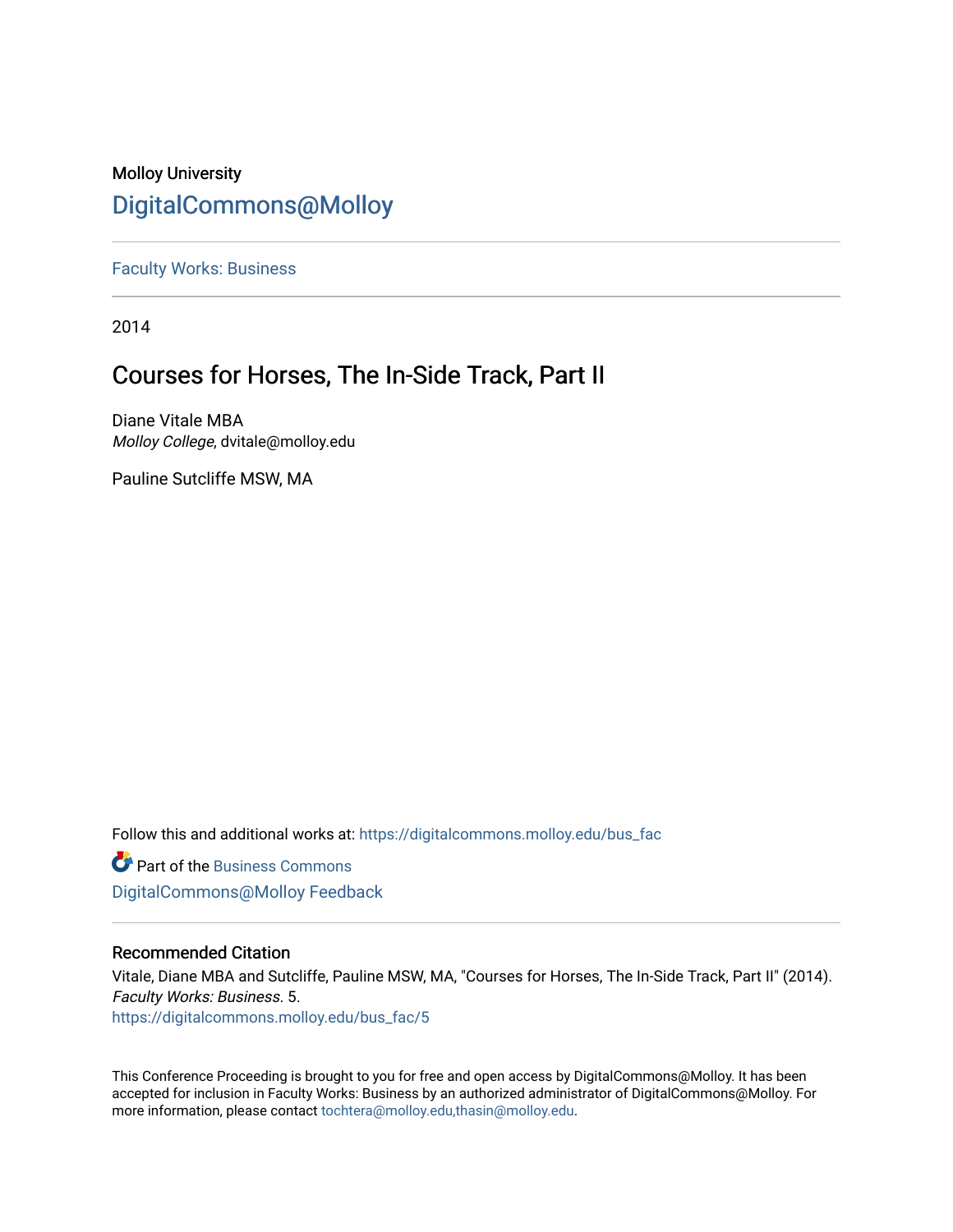# **Courses for Horses, The In-Side Track, Part II**

Wainscott, New York 11975 –1332 Wainscott, New York 11975 –0803 631 790-5770 516 983-3637 [dv@vitalone.net](mailto:dv@vitalone.net) [ps@vitalone.net](mailto:ps@vitalone.net)

#### *ABSTRACT*

At the 2013 NBEA conference we introduced and presented our paper "Courses for Horses, Making Change Stick in the Workplace" and we laid out the framework for our systemic cybernetically informed process model to enable organizations to achieve second order change (Alanson, 1971) or "*change that sticks"*. We also addressed issues of language (Koestler, 1979) and currency (Llopis, 2012).

#### **Keywords**

Change, digital marketing, branding, globalization, process, systemic, models, systems theory, cybernetic theory, life cycle, life stages, sustainability, technology, social media

#### **1 INTRODUCTION**

This paper is a natural extension of our research and here we will develop these themes further and introduce 'new' themes – ones of branding, marketing and globalization. We will highlight ways in which these themes will have a direct impact on market share and the bottom line.

"Companies must balance more carefully their growth goals with the need to pursue sustainability". (Kotler, 2011) A shift in thinking – away from employing traditional marketing tactics to utilizing digital marketing and social media to engage new markets and secure strategic advantage.

"Marketers must create competitive advantage by constantly adapting to and instigating change…Adaptations to market changes are likely to be more successful if actions are guided by knowledge of the forces shaping market behavior and insights that enable the

# *Diane Vitale, MBA Pauline Sutcliffe, MSW, MA (London University)* PO Box 1332 / 11 Sandown Court PO Box 803 / 11 Sandown Court

development of sustainable competitive advantage". (Shocker, 1994) We will elaborate how an organization's *adaptability* is critical to its success.

"…brands and trademarks have become strategic assets and a source of competitive advantage". (McKinsey, 2013) On the other hand a worrying influence of the internet and social media favors the *bite-sized* thought over the grand thesis. (Tanenhaus, 2014)

Underdeveloped organizations or ones that have not yet achieved second order change (Sutcliffe, Vitale 2013) should not exclude themselves as we will set out a model of differential training to organize groups of staff (large or small) selected for their talents and abilities to work on special globalization projects – and other training groups who will continue to help develop and implement the organization's life stage plan. We will do this by utilizing our "Courses for Horses, The Inside Track" model and metaphor to illustrate.

### **INFORMATION AS CURRENCY**

Andrew Pettegree in his book, "The Invention of News – How the World Came to Know about Itself" reminds us that it was our need to know that led to the establishment of postal routes, private back channels and eventually newspapers. He further reminds us that there is absolutely nothing new in the multiplatform age we live in - as far back as the Middle Ages, both elitists and commoners gathered information in many forms. (Carr, 2014) The globalization of information in the digital age travels on different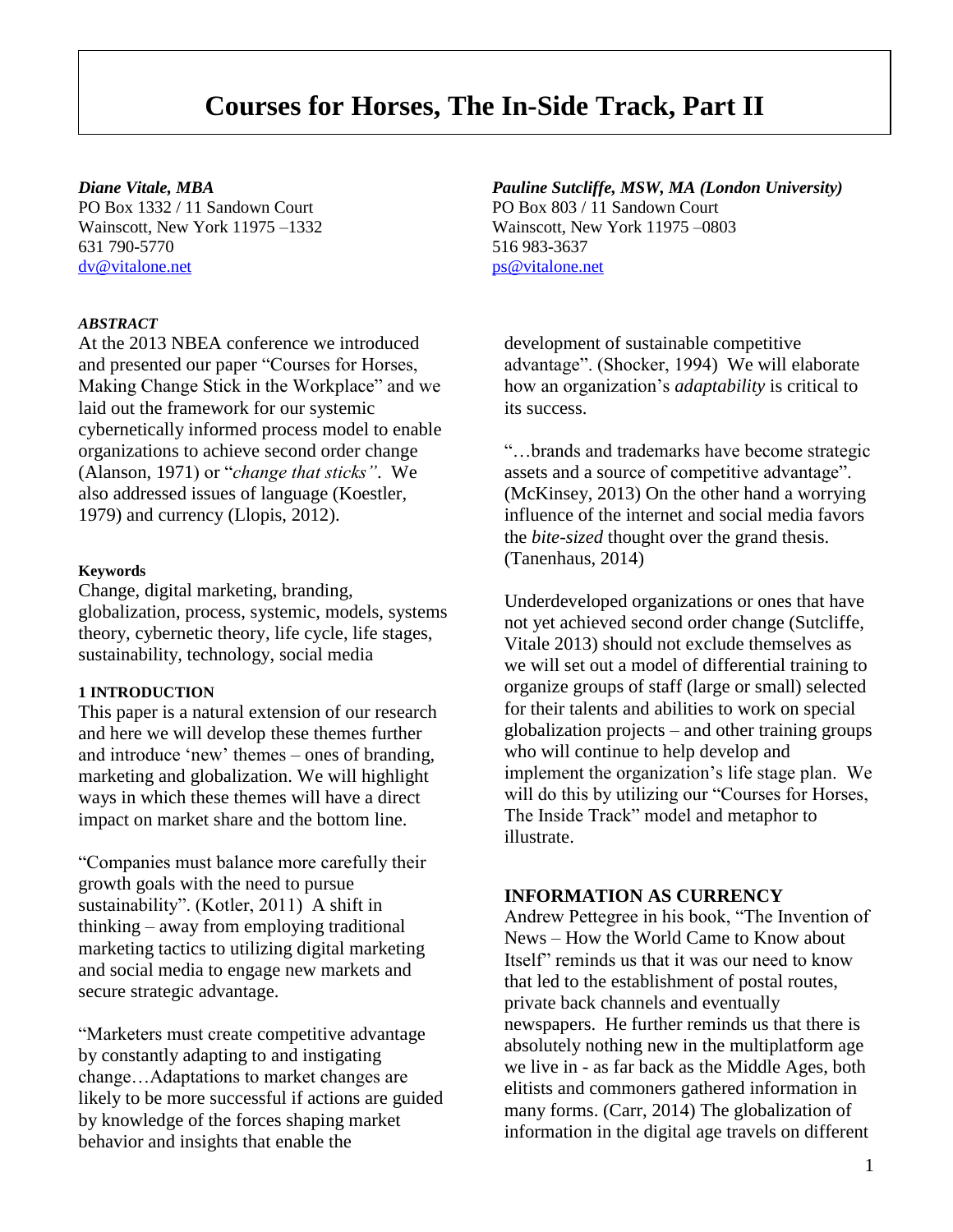terrain (our model "Courses for Horses, The In-Side Track" elaborates), and has far greater reach – thereby empowering even small organizations to play in the field. (Sutcliffe, Vitale 2013)

A strict chronology is a false hierarchy – yes we agree with Pettegree and that there has to be some respect for the passage of time. This reinforces our view that the language of globalization on digital terrain trades in its own currency and (lateral) linier (cause and effect) thinking is no longer the currency of change making in organizations.

## **INDIVIDUAL SEARCH FOR MEANING**

"Last September, the professional networking site Linked-in added a feature that allowed its members to say whether they wanted to volunteer to serve on the board of a non-profit." Unfortunately Linked-in only posted 1000 listings (seeking volunteers) and received 1 million replies. One employer was quoted as saying "if I get another volunteer, I'm going to go out of business - staff have no time to manage volunteers". Research confirms that many people do find purpose in work primarily through making decisions about how to approach it – unfortunately having a purpose isn't necessarily about what a company makes or sells but rather it's about how the workers approach their day. (Hurst 2014)

How can individual needs be integrated into an organizations needs and goals? Further, how important is it to the health and wellbeing of the organization?

Much research has been done on this subject and indeed some have found that the ways in which individuals viewed work might be more tied to their personality traits than to the work itself. Does this mean that we need to harness personality assessments and other individual needs into recruitment processes and look at how this does or doesn't help organizations optimize their resources?

It's becoming increasingly clear that the influence of social media and particularly networking sites seek a different kind of employee than the traditional organization. While some organizations may place a substantial emphasis on self-fulfillment and an individual's sense of purpose – we have yet to examine how this does or doesn't impact the growth and development of organizations. Trying to integrate both the individual and organizational needs inspires us to continue to struggle with a model that will harness both individual needs while seeking to realize organizational objectives and optimize all resources. (Tanenhaus, 2014)

Digital currencies traded in social media arenas favor the "bite-size thought over the grand thesis" (Tanenhaus, 2014) – or the sharp insight over the "belles-lettristic narrative". Not much wrong here for satisfying individual workers that need to find purpose and meaning in their work. In a recent New York Times article, *A Life Beyond 'Do What You Love'*, Marino notes "The gospel of self-fulfillment severs the link between work and duty". A professor of philosophy Gordon Marino reminds us, when counseling students "I even go into a sermonette about how important [it is] to distinguish between what we think we are supposed to love and what we really love – but is do what you love wisdom or malarkey?" Miya Tokumitsu agrees very strongly with the latter, believing love what you love is elitist and downgrades work that is not done from love. (Marino, 2014)

# **GLOBALIZATION SKILLS TAKE THE LEAD**

The primary drivers to motivation have become a quest for meaning and purpose – are organizations embracing these needs the winners? The internet and social media are merely the tools or the terrain within which individuals and organizations run their race. A new set of standards and recruitment criteria need to be articulated – nuancing the language for each terrain.

Is this art mimicking life or life mimicking art?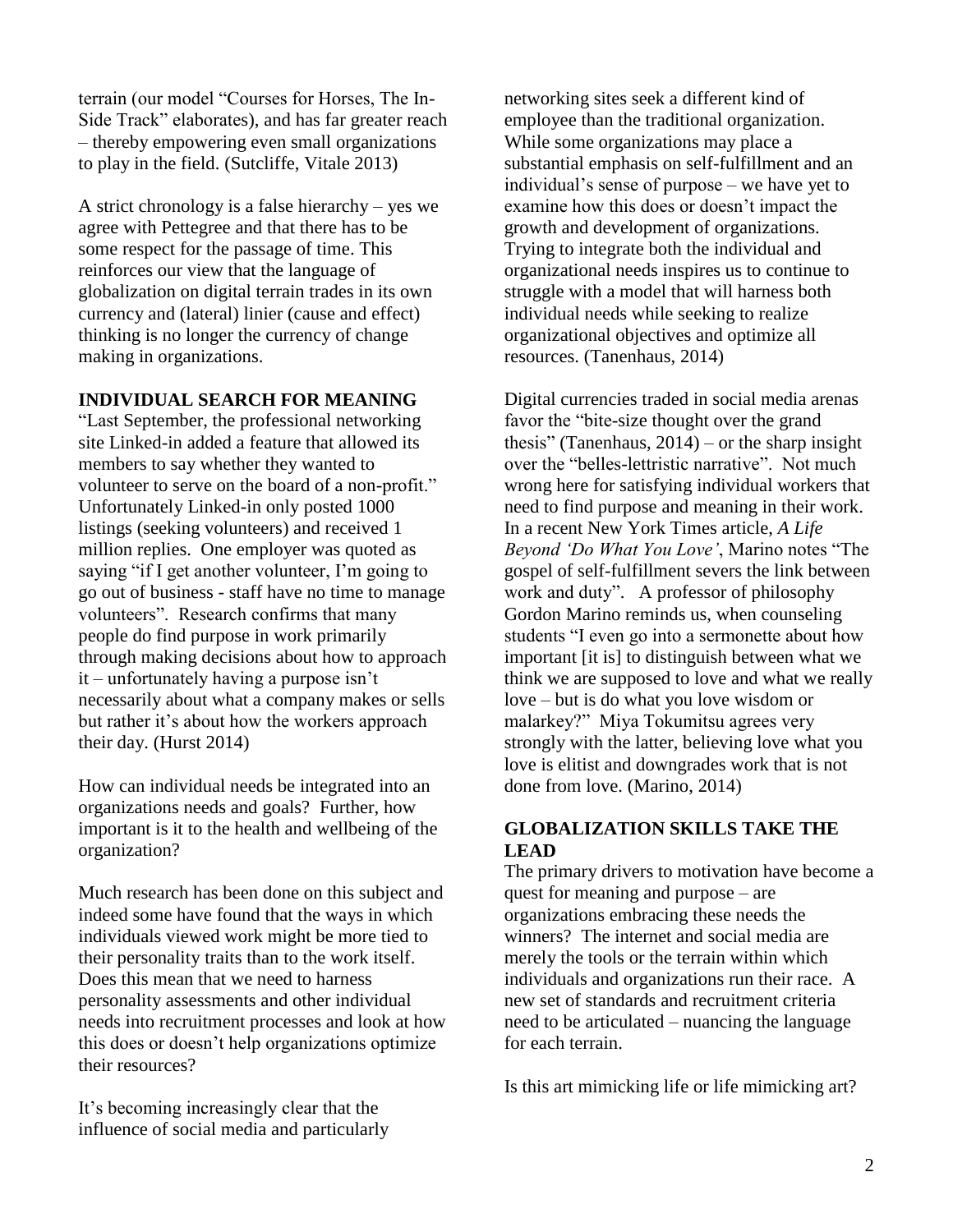In recently published interview with Lazlo Bock, recruiter for all hiring at Google - who hires about 100 new hires per week, he remarked that "prospective bosses today care less about what you know or where you learned  $it$  – the Google machine knows everything now – than what value you create with what you know." He asserts that most applicants for work don't put enough thought into *why* (our Model references this as second order change) they went to college and what they wanted to get out of it. For him the first and most important thing when making decisions of that kind (go to college) is to be explicit about your choices and willful in your decision making. So far none of this speaks to purpose and self-fulfillment. And he councils further by saying be sure to "broaden your knowledge by acquiring skills that will be valued in today's workplace". An A+ in English is less valuable than a B- in computer science.

According to Bock the first thing that Google looks for is "general cognitive ability – the ability to learn things and solve problems." This will inevitably mean that the employee will have the ability to understand and apply information. "Analytic training gives you a skill set which differentiates you from most people in the labor market". (Friedman, 2014)

The recruitment criteria articulated here and the skill sets perceived as value added are what fuel the players' on the global race course. And this reinforces our point: the language of success in the digital arena requires trading in new currencies, Courses for Horses.

# **THE LANGUAGE OF BRANDS AND THE TERRAIN**

"Today's companies are adopting a more holistic marketing approach than was used in the past. Rather than just advertising a product, companies work to create and deliver a "brand experience" for the consumer while simultaneously maintaining active relationships with the companies' diverse networks and communities" (McKinsey, 2013).

The (digital) terrain offers a reach far exceeding traditional tracks – born global's sister is omnipresent – even small companies can flex their digital muscle – and launching a new product is to be distinguished from creating a brand experience. Those who do it right "maintain local context that is attuned to domestic culture…while others invest in building brand image and reputation regionally or worldwide".

A holistic or macro lens understands brand value and perception is driven by many factors. Issues of complementarity and no contradiction are amongst a firms key brand indicators – perception and value alignment of an organizations products/services, quality, reputation, conduct, image and social/ environmental responsibility are among the key factors which should be considered.

The McKinsey 2013 World Intellectual Property Report notes "brands and trademarks have become strategic assets and a source of competitive advantage. The value of brands is significant and for the most part is increasing with average values between USD 46 Billion and USD 91 Billion for the top 10 brands."

"While some companies, notably internet companies, are born global, the majority of companies invest in building brand image and reputation regionally or worldwide."

This is in direct contrast to the ways in which branding was managed in the 1990's. In a Business Week article "What's In a Name? Less and Less", the writers note, "Brand managers have been described as "murderers of brand assets" because such an important function typically has been left in the hands of relatively young, inexperienced managers, overloaded with analytical skills and often very short-term focused." (Landler, Schiller, and Therrien, 1991)

Note the irony – what was criticized as a negative - being overloaded with analytical skills is now a sought after asset. To say the landscape has changed is an understatement and much of it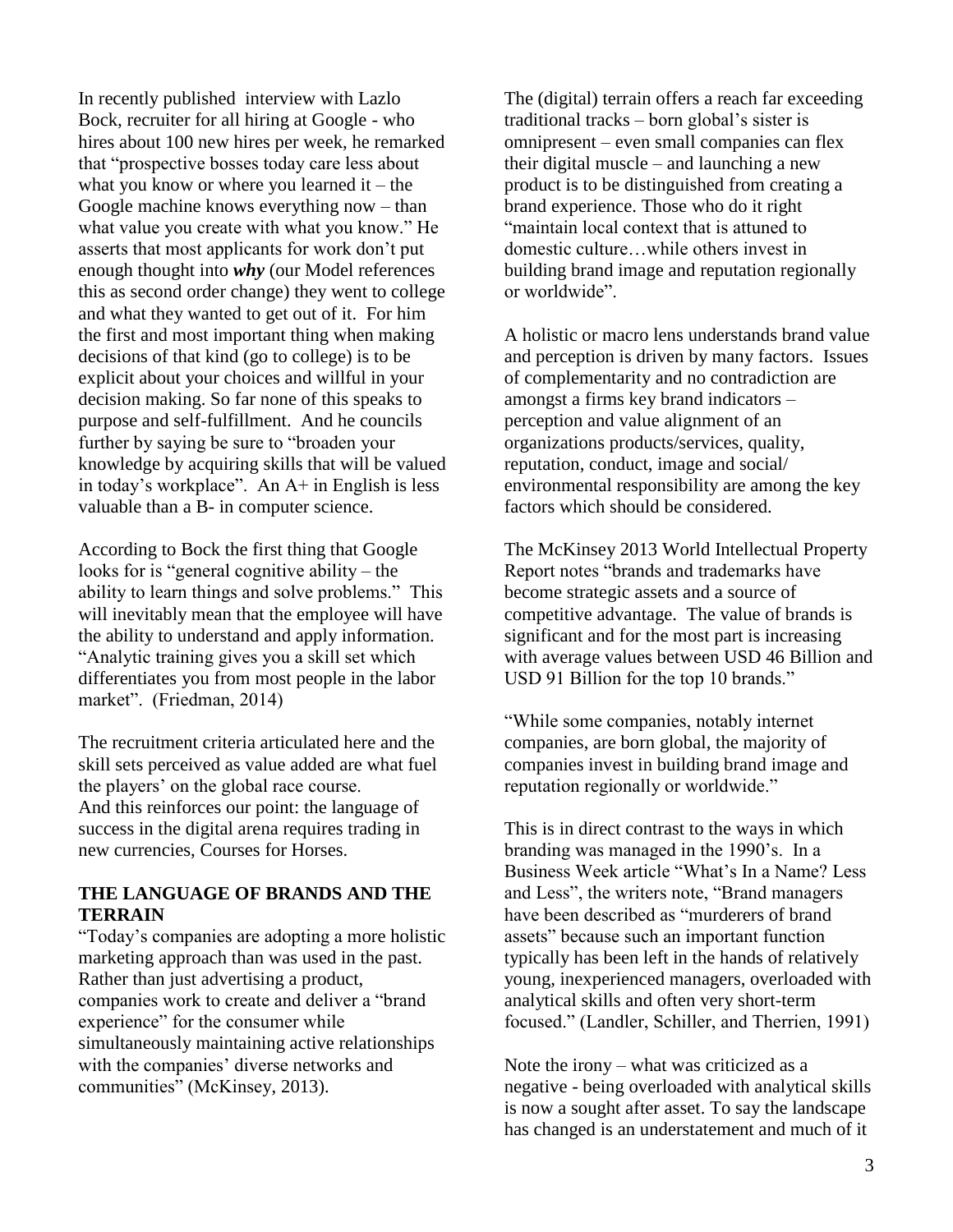due to the swift development and emergence of the digital race track – and to say approaches to recruiting and the skill sets needed in this new age have shifted is par for the course.

Because internet companies were born global they don't require programs and strategies to move them through  $1<sup>st</sup>$  and  $2<sup>nd</sup>$  order change – one size does not fit all. Therefore additional growth strategies and approaches to training will need to be constructed to serve this new species these digitally driven organizations.

Our process model elaborates - it is not hierarchically limited (or dependent), is systemic in nature and depends on feedback systems to fuel growth and progress. (Sutcliffe, Vitale 2013)

## **SOME THINGS NEVER CHANGE**

Find a need and fill it. "Successful branding campaigns generate demand and willingness to pay, helping to increase profit margins, as well as increase companies' market share and value." (McKinsey 2013)

Consumer behavior is driven by perceived value. Communications technologies have erased the distance between organizations and their customers. The distance gap has been bridged by technology. As a result organizations have an "increasing availability of detailed consumer data [which] harbors the promise of more targeted, and thus more efficient, branding strategies". (McKinsey 2013)

# **2. CONCLUSION**

There is no doubt that globalization is here to stay and that digitally driven companies like Google have already refined their recruitment process, created a new language and redefined the landscape – which will have a tremendous impact on how we brand, market and educate the workforce.

This new language for how to travel on previously non-existent terrain is the new currency of exchange and provides a roadmap that has given birth to new hiring practices and will require new approaches to training initiatives. How a person thinks is more important than how a person feels about themselves and how they connect with their work.

Will it still be possible to find companies with inverted hierarchies that will put individual staff needs ahead of organizational goals? Perhaps the bigger question is, will this new currency of exchange inhibit organizational growth, market share, brand awareness and global market reach? That remains to be seen and the research has yet to be completed - but perhaps is the subject of our next paper.

## **3. ACKNOWLEDGEMENTS**

The authors wish to thank Dr. Maureen MacKenzie for her invaluable help and support.

## **4. REFERENCES**

Alanson, William., 1971. *Psychiatry*, Vol. 34, No. 1, pp. 1-18 © William Alanson White Psychiatric Foundation

Carr, David., June 2014, *Start the Presses*, New York Times, Book Review, Pettegree., Andrew, *The Invention of News*

Friedman, Thomas L., April 2014, *How to Get a Job at Google, Part 2*, New York Times, Sunday Review

Hurst, Aaron., April 2014, *Being 'Good' Isn't the Only Way to Go*, New York Times, Opinion

Koestler, Arthur. 1979. *Janus: A Summing Up*. New York: Vintage Books

Kotler, Philip (2011) Reinventing Marketing to Manage the Environmental Imperative. Journal of Marketing: July 2011, Vol. 75, No. 4, pp. 132- 135